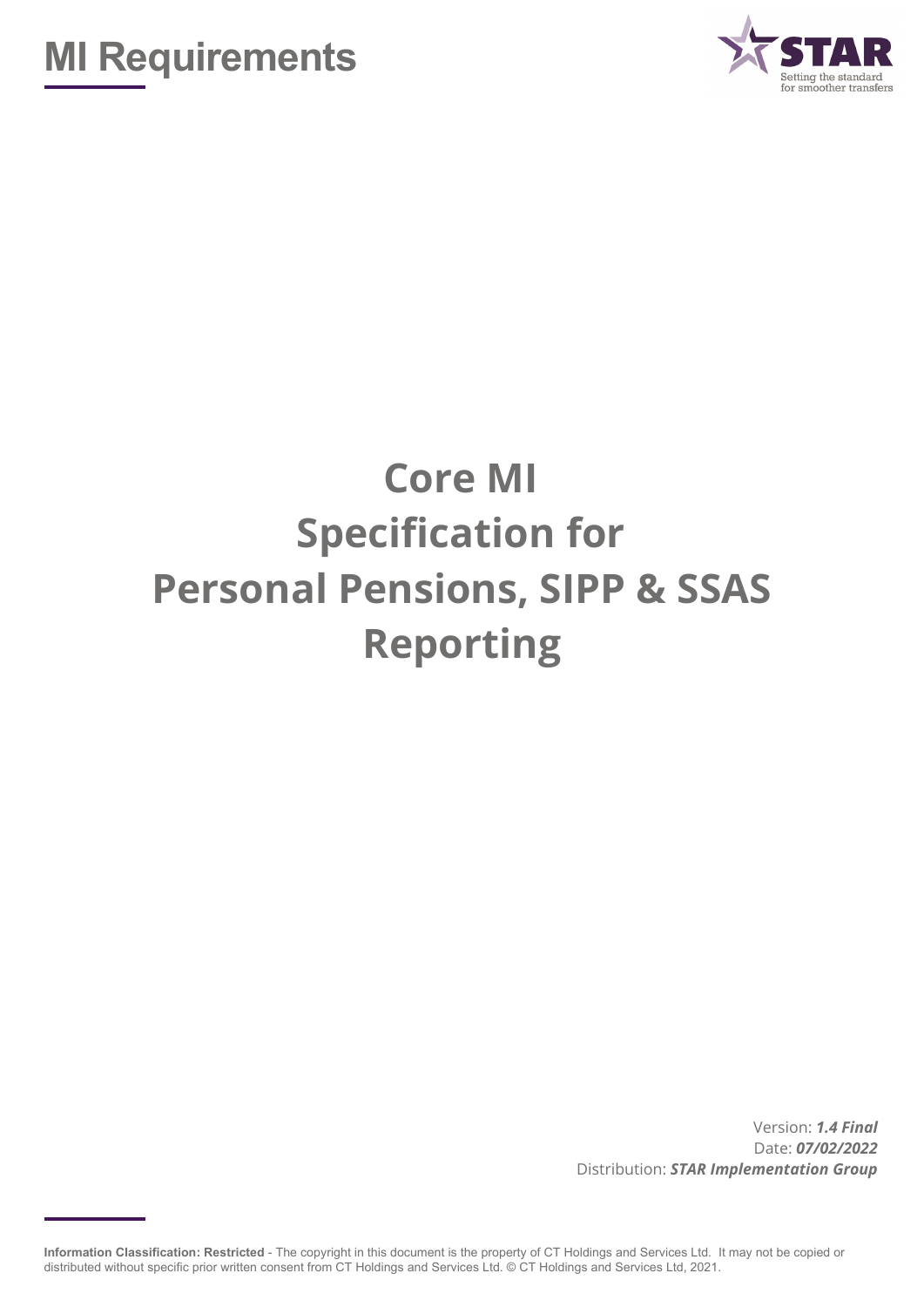# **Change History**

| <b>Date</b>                   | <b>Version</b>  | <b>Change(s) Incorporated</b>                                                                                             |
|-------------------------------|-----------------|---------------------------------------------------------------------------------------------------------------------------|
| 19th April 2021               | $0.1$ Draft     | Initial draft.                                                                                                            |
| 11 <sup>th</sup> August 2021  | 1.1 Draft final | Updated to reflect change to the CSV Template as agreed at the<br>15 <sup>th</sup> July Implementation Group meeting.     |
| 14th September 2021           | 1.2 Draft Final | Updated to include the reporting of Complex Transfers.                                                                    |
| 5 <sup>th</sup> November 2021 | 1.3 Draft Final | Correction made to section 3.1. Sub Metrics B1/B2.                                                                        |
| 7 <sup>th</sup> February 2022 | 1.4 Final       | FSAVC & S226 products added to scope. Set to Final as agreed at<br>the 20 <sup>th</sup> January 2022 Implementation Group |

**Information Classification: Restricted** Page 2 of 12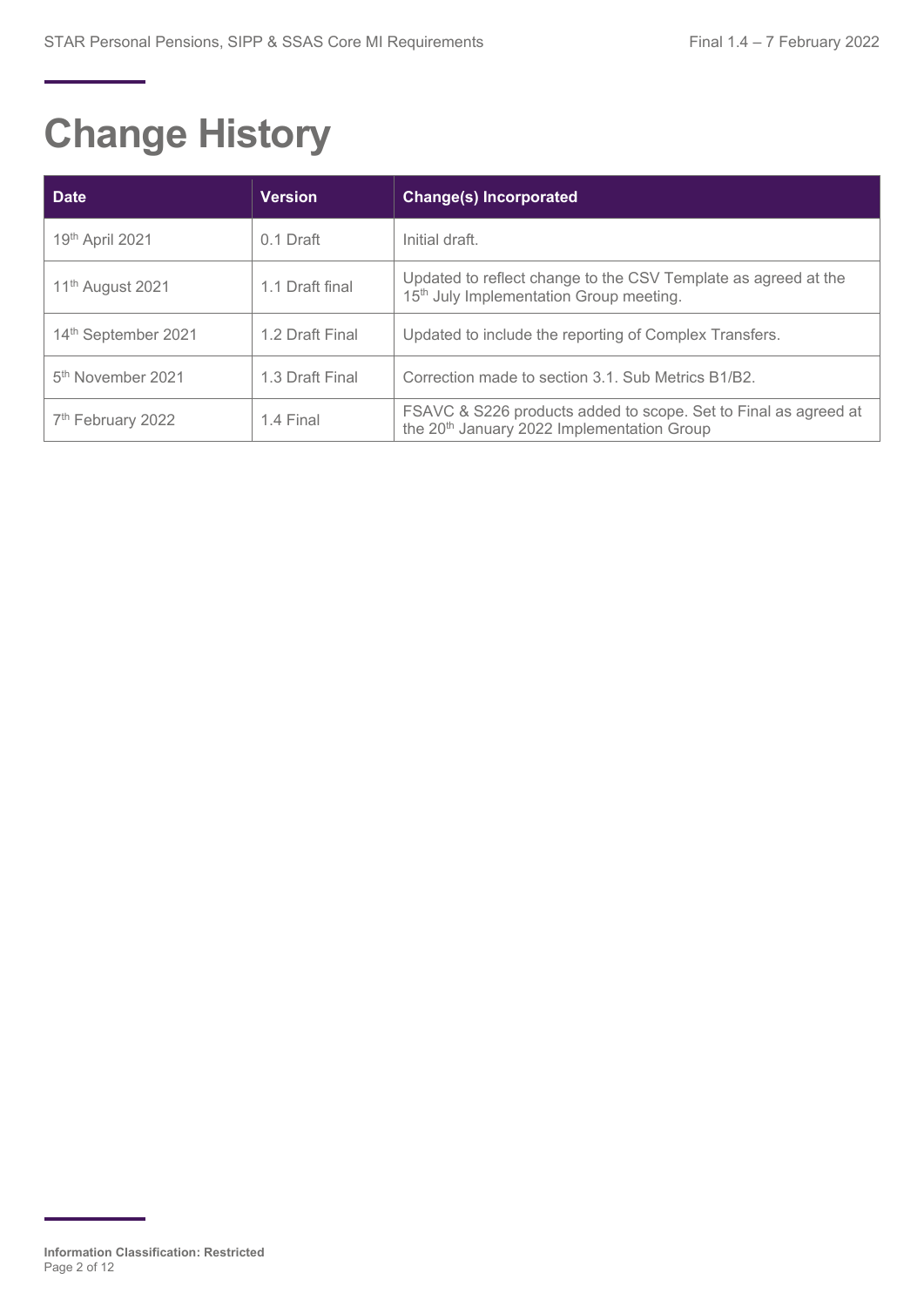## **Table of Contents**

| $1 -$          |  |  |
|----------------|--|--|
|                |  |  |
| $\overline{2}$ |  |  |
|                |  |  |
| $\mathbf{3}$   |  |  |
|                |  |  |
|                |  |  |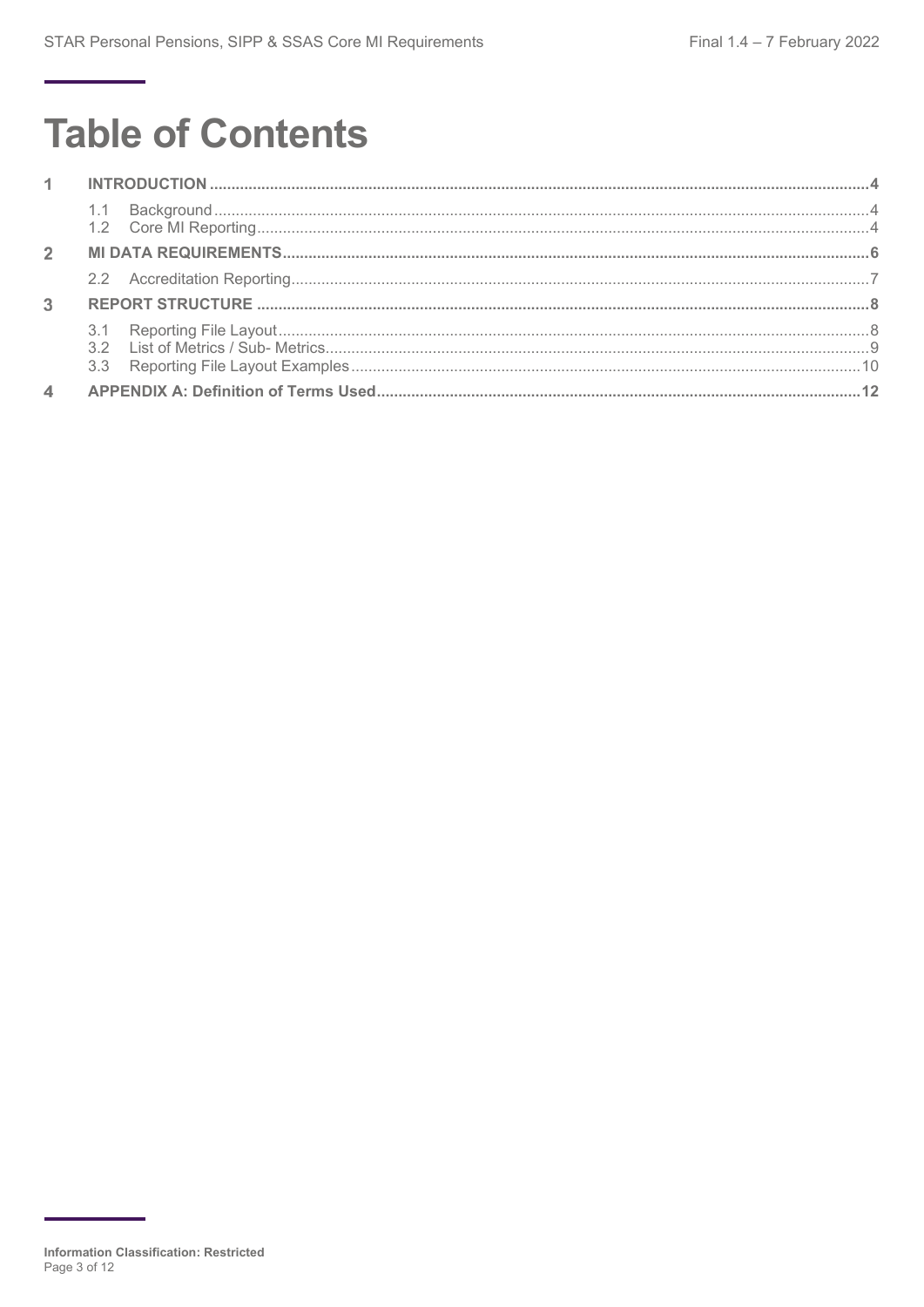## <span id="page-3-0"></span>**INTRODUCTION**

### <span id="page-3-1"></span>**1.1 Background**

The Transfers and Re-registration Industry Group (TRIG), a collaboration of 10 Industry trade bodies and representatives of individual firms worked to deliver a cross-industry solution to the challenge of improving customer experiences when moving money between institutions. Their work focused on developing a framework of best practice standards and improving customer communication.

In September 2018, TRIG requested STAR provide a governance solution to deliver long term improvements to the customer's experience of transferring savings and investments between companies.

The initial objective of STAR is to deliver MI that allows the industry to create a baseline that future improvements can be measured against whilst implementing an Accreditation process that will reflect the performance of individual firms within the Transfer process.

#### **1.1.1 Document Purpose**

This document is intended to outline the STAR Core MI Reporting Requirements for the Personal Pensions, SIPP & SSAS SLA Product Group.

It also provides details of these measures, the reporting mechanism along with additional definitions.

## <span id="page-3-2"></span>**1.2 Core MI Reporting**

The objective of the Core MI Reporting is to allow for the Accreditation of STAR members to reflect their performance within the Transfer Journey.

Each SLA Product Group has been given individual consideration by the STAR Implementation Group.

#### **1.2.1 Reporting Scope**

Core MI Reporting for the Personal Pensions/SIPP and SSAS SLA Product Group will initially focus its requirements on the reporting of Electronic Cash Transfers. The Reporting of Re-Registrations, Manual Transfers will be included when the Group feel that there is sufficient data available to report on them.

Electronic Transfers are defined as transfers initiated electronically using an electronic messaging set (not, for example by email) at a portfolio level or asset manager transfer instructions received electronically.

It is noted that electronic portfolio transfers may include some manual elements in the transfer of underlying assets.

#### **1.2.2 Product Scope**

The In-Scope products are listed below:

| <b>Personal Pensions, SIPP &amp; SSAS</b>                |
|----------------------------------------------------------|
| <b>Personal Pensions</b>                                 |
| <b>Group Personal Pensions</b>                           |
| <b>SIPP</b>                                              |
| Group SIPP                                               |
| Stakeholder                                              |
| Group Stakeholder                                        |
| <b>SSAS</b>                                              |
| Section 32                                               |
| Section 226                                              |
| Free Standing Additional Voluntary Contributions (FSAVC) |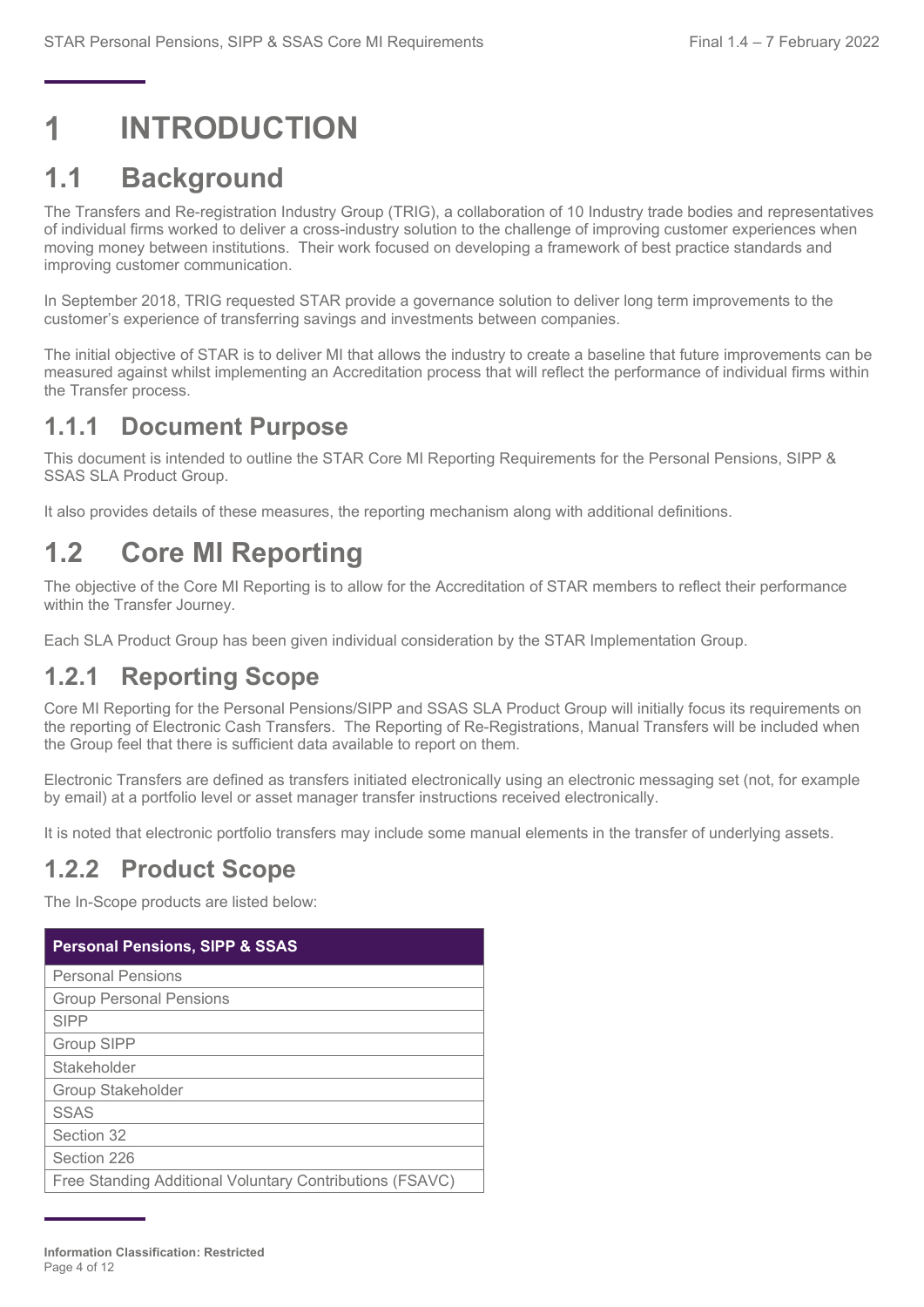#### **1.2.2.1 Exclusions**

Transfers of large Schemes which are treated as a Project distinct from the normal transfer process are not included within the scope.

### **1.2.3 Process Scope**

The Transfer Process for the Personal Pensions, SIPP and SSAS Core MI is defined as being from the point the Acquiring Party (AP) receives a completed Application from the customer, to the date the AP confirms receipt of the monies and Transfer Instruction (Funds Received message is sent).

### **1.2.4 Reporting Period**

STAR MI reporting is captured monthly in arrears reflecting transfer activity performed within the previous calendar month.

STAR MI submission is due on or before the last working day of each calendar month for activity in the previous calendar month.

For example, **September** activity would be calculated and reported to STAR by the **29th of October** as the 31st is a Sunday. The MI Reports will be submitted by secure upload to the STAR portal monthly by the due date.

STAR will publish MI submission due dates within the members portal, MI contacts will be notified near the closing date if your data has not been submitted.

### **1.2.5 Organisational Reporting Level**

Firms should report at the Organisational/Brand level that they wish to be accredited against, incorporating each STAR SLA Product Group they wish to report on (e.g. Occupational Pension, Personal Pension, Asset Manager or ISA/GIA).

### **1.2.6 Reporting Method**

The monthly MI submissions will be uploaded securely to the STAR portal by authorised users in a CSV or Excel format (See [Example](#page-9-0) in Section 3).

A single reporting Message structure will be used across all of the SLA Product Groups.

**Information Classification: Restricted** Page 5 of 12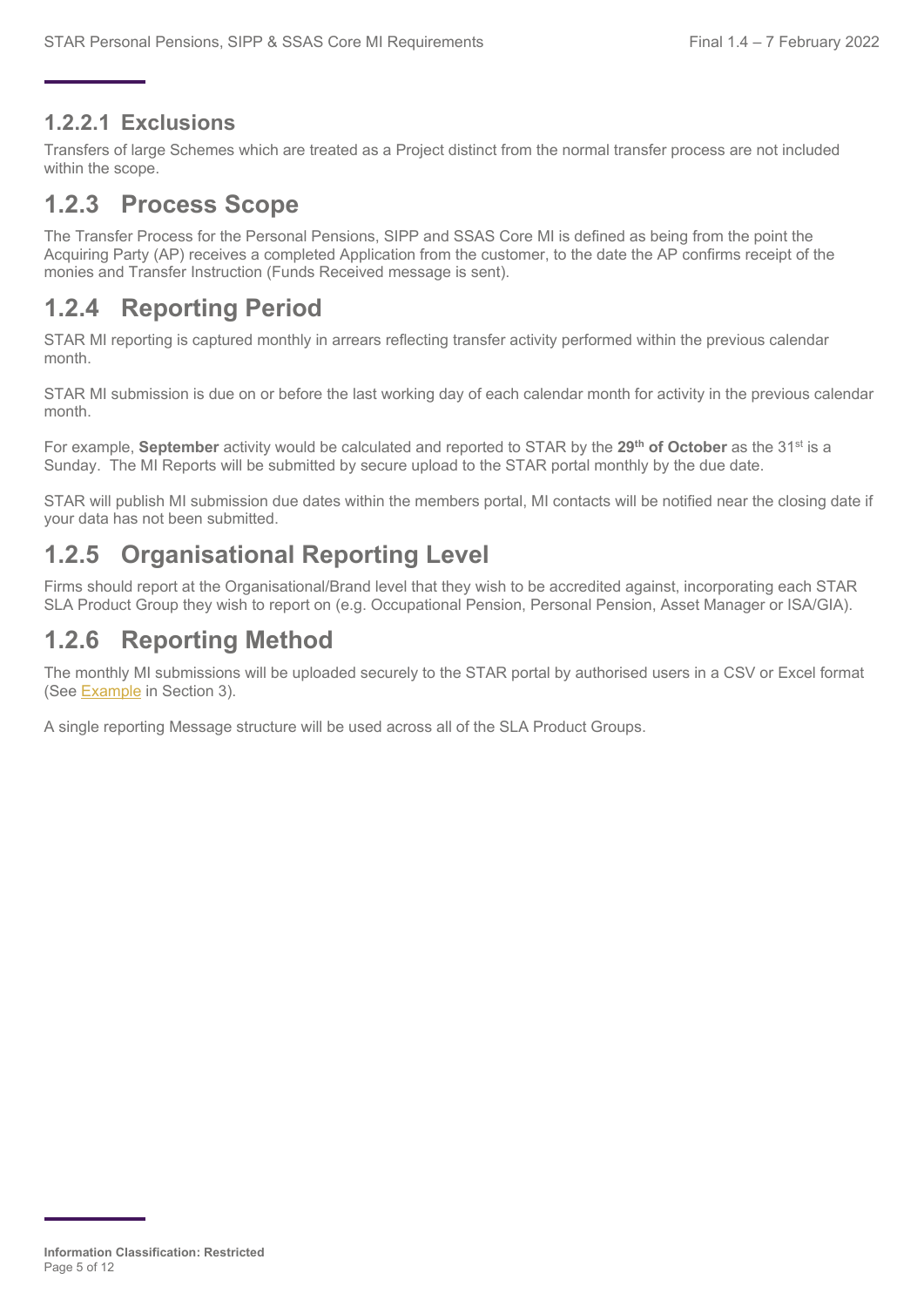<span id="page-5-0"></span>**MI DATA REQUIREMENTS**  $\mathbf{P}$ 

#### **2.1.1 Reporting for the Personal Pensions, SIPP and SSAS SLA Product Group**

It has been agreed that the information to be supplied and accredited against for Core MI should initially be for **Electronic Cash Transfers** processed through Origo only. Additional data sources may be accepted in future when the Implementation Group feel that there is sufficient data available to include them.

The data to be supplied is:

|                                                                                       | <b>Reported</b><br>as | <b>Start Date</b>                               | <b>End Date</b>               | <b>Notes</b>                                                                                                                                                                                                                                                                                                                                                                                                                                                                                                                                                           |
|---------------------------------------------------------------------------------------|-----------------------|-------------------------------------------------|-------------------------------|------------------------------------------------------------------------------------------------------------------------------------------------------------------------------------------------------------------------------------------------------------------------------------------------------------------------------------------------------------------------------------------------------------------------------------------------------------------------------------------------------------------------------------------------------------------------|
| Average<br><b>Overall End to</b><br><b>End Journey</b>                                | Acquiring<br>Provider | Application<br>Received<br>Date*                | <b>Funds Received</b><br>Date | * Providers must ensure that this date reflects<br>the date the Organisation received the<br>completed Application.                                                                                                                                                                                                                                                                                                                                                                                                                                                    |
| <b>Average Own</b><br><b>Ceding Party</b><br>Journey<br>(Simple<br><b>Transfers)</b>  | Ceding<br>Provider    | Activation<br>(Transfer<br>Request<br>Received) | <b>Funds Received</b><br>Date | A "Simple Transfer" is identified by Origo as a<br>Transfer without a delay or with a delay a reason<br>not specified in the list of Complex Transfers<br>below.                                                                                                                                                                                                                                                                                                                                                                                                       |
| <b>Average Own</b><br><b>Ceding Party</b><br>Journey<br>(Complex<br><b>Transfers)</b> | Ceding<br>Provider    | Activation<br>(Transfer<br>Request<br>Received) | <b>Funds Received</b><br>Date | A "Complex Transfer" is identified by Origo as a<br>Transfer with a delay that has a reason of:<br><b>Awaiting Advice Certificate</b><br>$\bullet$<br>Awaiting final premium<br>$\bullet$<br>Awaiting income payment to apply<br>٠<br>Awaiting outstanding info.<br>٠<br>Awaiting retirement date<br>$\bullet$<br>Awaiting trustee authorisation<br>٠<br>Bankruptcy<br>٠<br>Delivery of Risk Warnings<br>٠<br>Disinvestment delay<br>۰<br><b>Divorce</b><br>$\bullet$<br>Earmarking<br>٠<br>Exceeding LTA with/without protection<br>$\bullet$<br>Pension sharing<br>٠ |
| Average<br><b>Acquiring</b><br><b>Party Journey</b>                                   | Acquiring<br>Provider | Application<br>Received Date                    | Transfer<br>Request Issued    |                                                                                                                                                                                                                                                                                                                                                                                                                                                                                                                                                                        |

This data will be submitted monthly and would be supported for accreditation purposes by the Supplementary Accreditation Data to be agreed by the Accreditation Steering Group.

### **2.1.2 Accreditation Reporting Capture Points and Calculations**

Data should be captured for each individual transfer completed in the calendar month and used to calculate the overall position for reporting purposes.

#### **2.1.2.1 Overall End to End Journey**

The Overall End to End Journey is taken from the following Start and End points:

- START AP receives Customer's completed Application.
- END Funds Received message sent by the Acquiring Party (AP).
- MEASUREMENT The number of Calendar days elapsed between start and end points where the day of receipt is Day 1 and each further calendar day (business or non-business) is counted, to reflect the customer experience.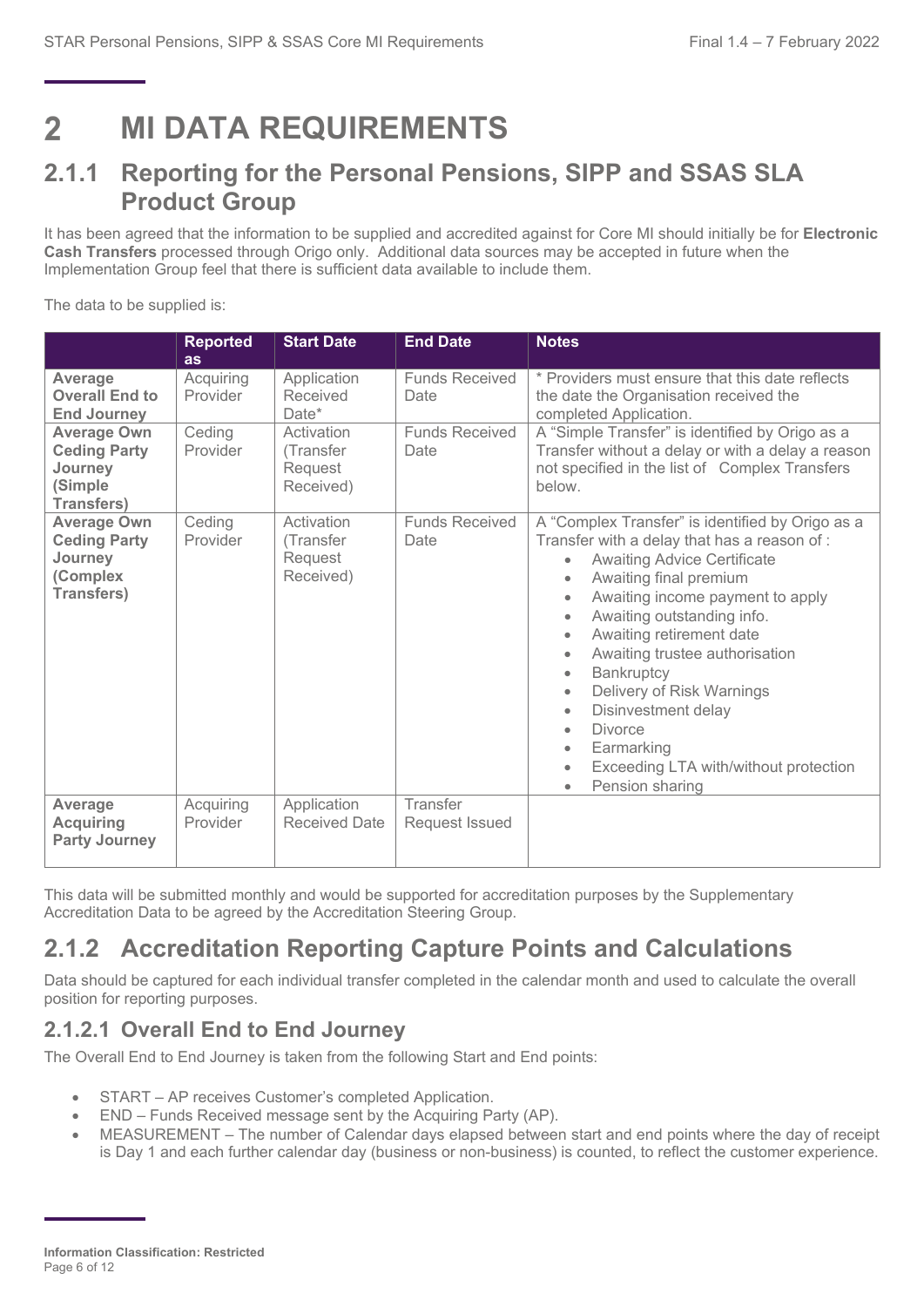The Average will be reported in days rounded to one decimal point.

#### **2.1.2.2 Ceding Party Journey**

The Ceding Party (CP) Journey is taken from the following Start and End points:

- START Valid Request to Transfer received (Activation).
- END Funds Received message sent by the Acquiring Party (AP).
- MEASUREMENT The number of Calendar days elapsed between start and end points where the day of receipt is Day 1 and each further calendar day (business or non-business) is counted, to reflect the customer experience.

The Average will be reported in days rounded to one decimal point.

#### **2.1.2.3Acquiring Party Journey Time**

The AP Journey is taken from the following Start and End Points:

- START AP receives Customer's completed Application.
- END Instruction to proceed with Transfer sent to CP (Activation).
- MEASUREMENT The number of Calendar days elapsed between start and end points where the day of receipt is Day 1 and each further calendar day (business or non-business) is counted, to reflect the customer experience.

The Average will be reported in days rounded to one decimal point.

### **2.1.3 Publication of Accreditation Data**

The monthly Accreditation Data submitted to STAR will be shared quarterly with participating Organisations Only.

It is primarily gathered to inform the STAR Accreditation Process which awards organisations a STAR Rating, highlighting their individual performance within the Transfer & Re-Registration process.

Any Volume data supplied will not be shared beyond the STAR Delivery Team. This is supplied to allow STAR to calculate accurate aggregated average membership journey times.

### <span id="page-6-0"></span>**2.2 Accreditation Reporting**

Accreditation Reporting will require participating organisations to submit information that allows STAR to understand their performance within the Transfer Journey as an Acquiring and / or Ceding Provider.

This will ensure that an organisation is not held accountable for the under-performance of other parties within the transfer process.

In addition to Monthly reporting, additional information will be requested ahead of the Accreditation exercise. The Accreditation process is still being finalised, but the expectation is that the following details could be requested as part of the Accreditation or subsequent Appeals process:

- 1. % of total transfers for each STAR SLA Product Group reported.
- 2. % electronic cases reported.
- 3. Confirmation that STAR Customer Communication Principles have been followed.
- 4. Outliers / mitigating circumstances to be submitted to STAR.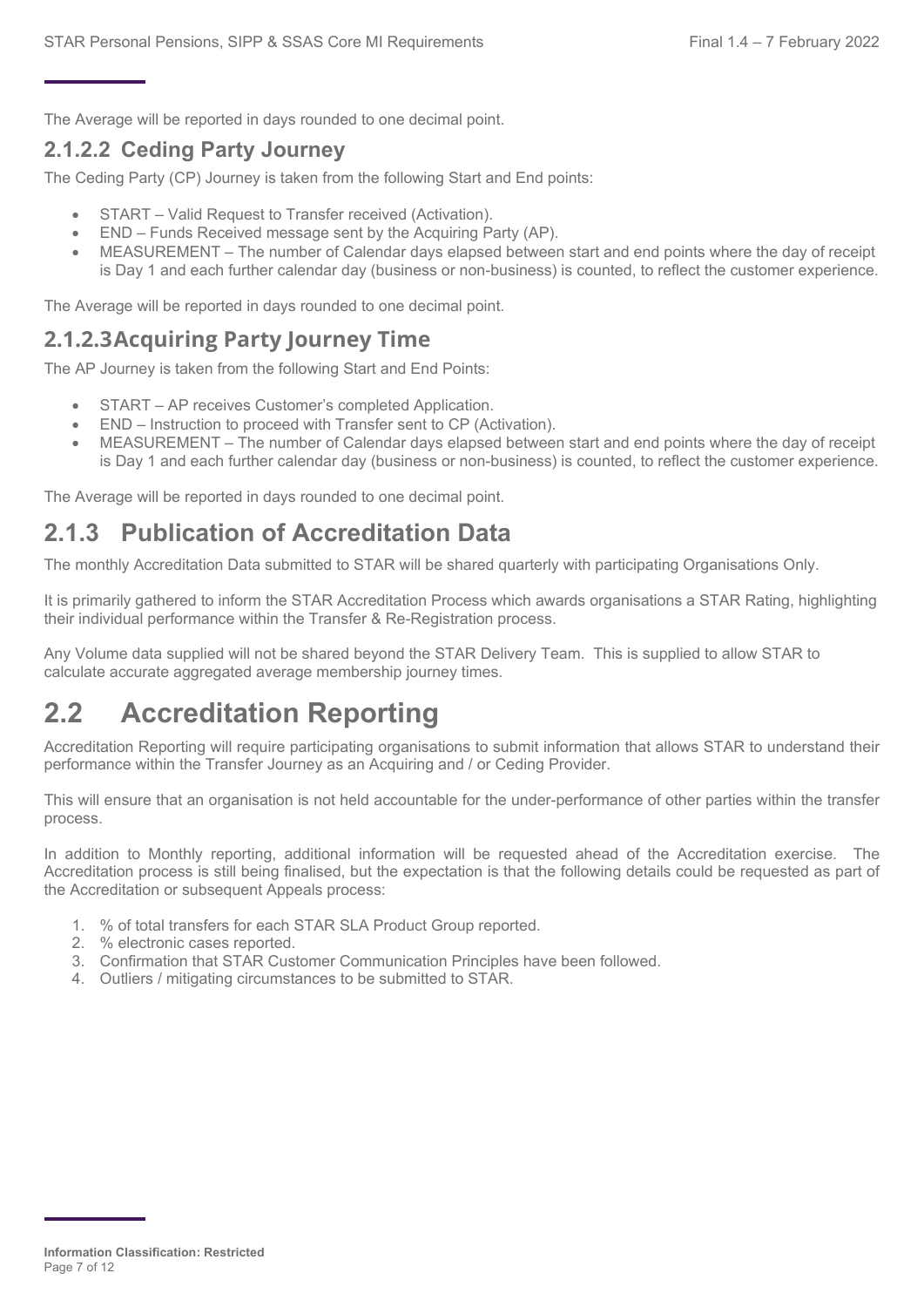#### <span id="page-7-0"></span>3 **REPORT STRUCTURE**

The reporting file Structure is designed to be flexible. It can be used by an Organisation to report multiple brands and SLA Product Groups in a single file or allow each brand to report separately. You only report on the product type you submit data for, you do not need to report blank data for non-supported products.

## <span id="page-7-1"></span>**3.1 Reporting File Layout**

A single reporting Message structure will be used across all SLA Product Groups.

You only need report the Metrics that apply to you. Each row will contain:

|                    | <b>Group</b>                    | <b>Month</b>                                        | Year                                     | <b>Brand</b><br>(Membership<br>Reference)                                   | <b>Product</b><br><b>Type</b>                                                                                                             | <b>Metric</b>                                                                                                                                                      | <b>Sub Metric</b>                                                                                                                                                                                          | <b>Value</b>                |
|--------------------|---------------------------------|-----------------------------------------------------|------------------------------------------|-----------------------------------------------------------------------------|-------------------------------------------------------------------------------------------------------------------------------------------|--------------------------------------------------------------------------------------------------------------------------------------------------------------------|------------------------------------------------------------------------------------------------------------------------------------------------------------------------------------------------------------|-----------------------------|
| <b>Format</b>      | 5 characters<br><b>ANNNN</b>    | <b>MM</b>                                           | <b>YYYY</b>                              | 8 characters<br><b>ANNNNANN</b><br>(First 5<br>Characters are<br>the Group) | One of $:$<br><b>ISA</b><br>$\bullet$<br><b>GIA</b><br>$\bullet$<br><b>PSS</b><br>$\bullet$<br>OCP<br>$\bullet$<br><b>AM</b><br>$\bullet$ | One of :<br>EEJ<br>$\bullet$<br><b>CPJ</b><br>$\bullet$<br><b>APJ</b><br>$\bullet$<br>AM1<br>$\bullet$<br>AM2<br>$\bullet$<br>(Max 5<br>Characters<br>for Full MI) | 1 Character<br>A(N)<br>(Max 4<br>Characters for<br>Full MI)                                                                                                                                                | <b>Numeric</b>              |
| <b>Description</b> | Will be<br>supplied by<br>STAR. | <b>The</b><br>Month<br>that is<br>being<br>reported | The Year<br>that is<br>being<br>reported | Will be supplied<br>by STAR.                                                | <b>Reflects</b><br>the SLA<br>Product<br>Groups.                                                                                          | See list<br>below                                                                                                                                                  | There must be at<br>least one sub<br>metric for every<br>metric.<br>$(N)$ – A number<br>suffix is only<br>required for<br>PPS/SIPP/SSAS:<br>and Occupational<br>Pensions<br>reporting of the<br>Metric CPJ | To One<br>Decimal<br>place. |

A – Alphabetic

N – Numeric

**Information Classification: Restricted** Page 8 of 12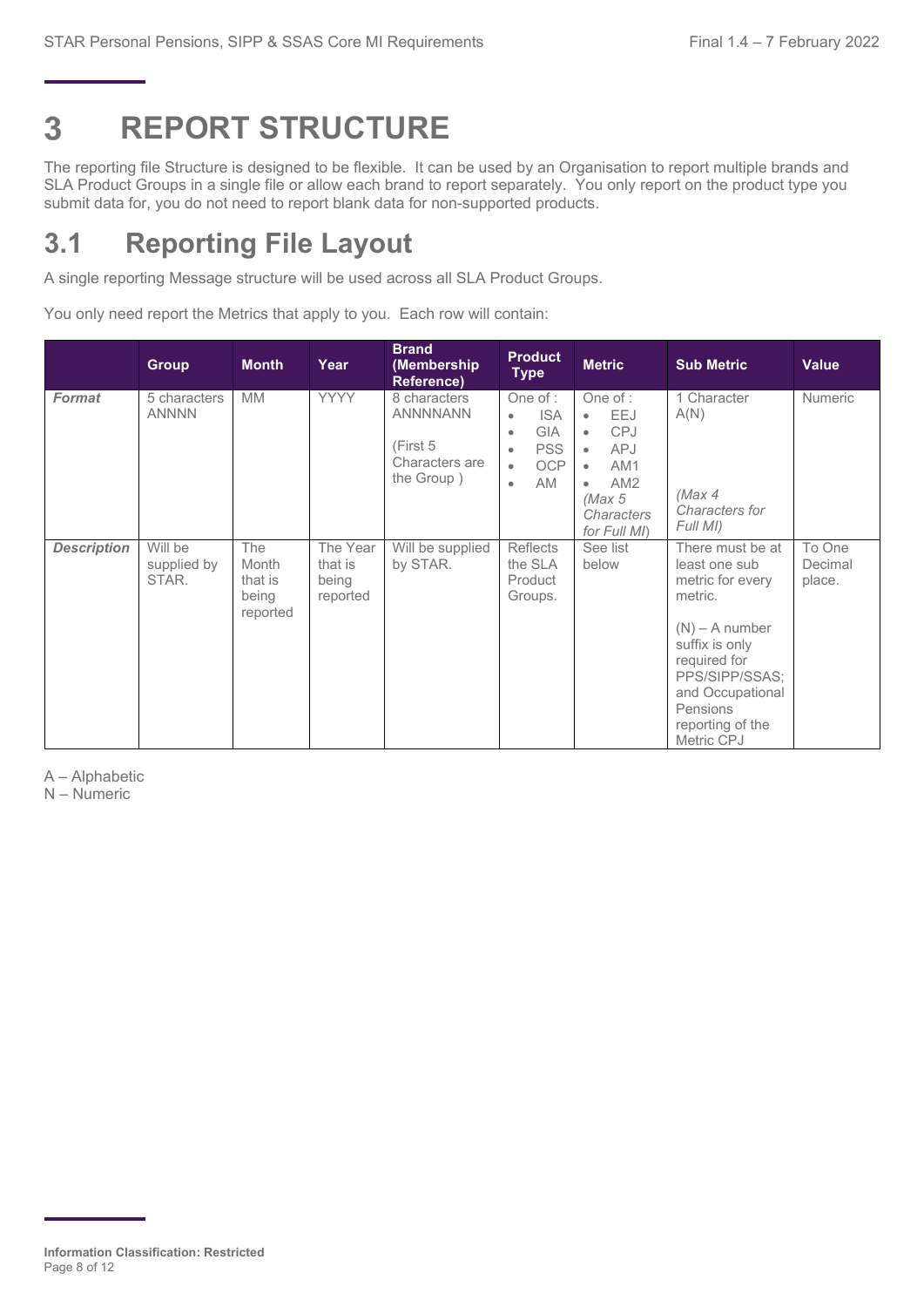### <span id="page-8-0"></span>**3.2 List of Metrics / Sub- Metrics**

The list of the reportable Metrics and Sub-Metrics are listed below.

| <b>SLA Phase</b><br><b>Description</b> | <b>Reporting</b><br><b>Party</b> | <b>Metric</b> | <b>Sub-Metric</b>                                                                                                                                                                                                                                                                                                                            | <b>Notes</b>                                                                                                                                                                                                                                                                                                                                                                                                                                                                                                                                                                                                                                                                                                                                                                                                                                                                                                                                                                                                                                                                 |
|----------------------------------------|----------------------------------|---------------|----------------------------------------------------------------------------------------------------------------------------------------------------------------------------------------------------------------------------------------------------------------------------------------------------------------------------------------------|------------------------------------------------------------------------------------------------------------------------------------------------------------------------------------------------------------------------------------------------------------------------------------------------------------------------------------------------------------------------------------------------------------------------------------------------------------------------------------------------------------------------------------------------------------------------------------------------------------------------------------------------------------------------------------------------------------------------------------------------------------------------------------------------------------------------------------------------------------------------------------------------------------------------------------------------------------------------------------------------------------------------------------------------------------------------------|
| End 2 End<br>Transfer<br>Time          | Acquiring<br>Party               | EEJ           | (A) Total number of<br><b>Transfers completed</b><br>(B) Mean days taken to<br>complete                                                                                                                                                                                                                                                      | <b>ISA/GIA</b> Measurement of days elapsed to 1<br>decimal place from Application received date to<br>date to funds allocated.<br><b>PENSION</b> Measurement of days elapsed to<br>1decimal place from Application received date<br>to funds allocated                                                                                                                                                                                                                                                                                                                                                                                                                                                                                                                                                                                                                                                                                                                                                                                                                       |
| <b>Ceding Party</b><br>Journey         | Ceding<br>Party                  | <b>CPJ</b>    | (A) Total number of<br>Transfers completed<br>(A1) Total number of<br><b>Simple Transfers</b><br>completed<br>(A2) Total number of<br><b>Complex Transfers</b><br>completed<br>(B) Mean days taken to<br>complete<br>(B1) Simple Transfers -<br>Mean days taken to<br>complete<br>(B2) Complex Transfers -<br>Mean days taken to<br>complete | ISA/GIA (A/B only) Measurement of days<br>elapsed to 1decimal place from Transfer<br>request received to transfer completion<br>message sent<br>PENSION (A1/A2/B1/B2 only) Measurement of<br>days elapsed to 1decimal place from transfer<br>request received to funds received message<br>sent by AP.<br>A "Simple Transfer" is identified by Origo as a<br>Transfer without a delay or with a delay reason<br>not specified in the list of Complex Transfers<br>below.<br>A "Complex Transfer" is identified by Origo as a<br>Transfer with a delay that has a reason of :<br><b>Awaiting Advice Certificate</b><br>$\bullet$<br>Awaiting final premium<br>$\bullet$<br>Awaiting income payment to apply<br>$\bullet$<br>Awaiting outstanding info.<br>$\bullet$<br>Awaiting retirement date<br>$\bullet$<br>Awaiting trustee authorisation<br>$\bullet$<br>Bankruptcy<br>$\bullet$<br>Delivery of Risk Warnings<br>$\bullet$<br>Disinvestment delay<br>$\bullet$<br><b>Divorce</b><br>$\bullet$<br>Earmarking<br>Exceeding LTA with/without protection<br>Pension sharing |
| Acquiring<br>Party<br>Journey          | Acquiring<br>Party               | <b>APJ</b>    | (A) Total number of<br>Transfers completed<br>(B) Mean days taken to<br>complete                                                                                                                                                                                                                                                             | ISA/GIA - Out of Scope for Core MI<br><b>PENSION</b> Measurement of days elapsed to<br>1decimal place from application received date<br>to transfer request sent                                                                                                                                                                                                                                                                                                                                                                                                                                                                                                                                                                                                                                                                                                                                                                                                                                                                                                             |
| Asset<br>Manager<br>1FCD               | Asset<br>Manager                 | AM1           | (A) Total number of<br>Transfers completed<br>(C) Total number<br>completed in SLA<br>(D) Total number<br>completed OSLA                                                                                                                                                                                                                     | SLA is 1 Fund Calendar days to convert<br>assets & confirm complete                                                                                                                                                                                                                                                                                                                                                                                                                                                                                                                                                                                                                                                                                                                                                                                                                                                                                                                                                                                                          |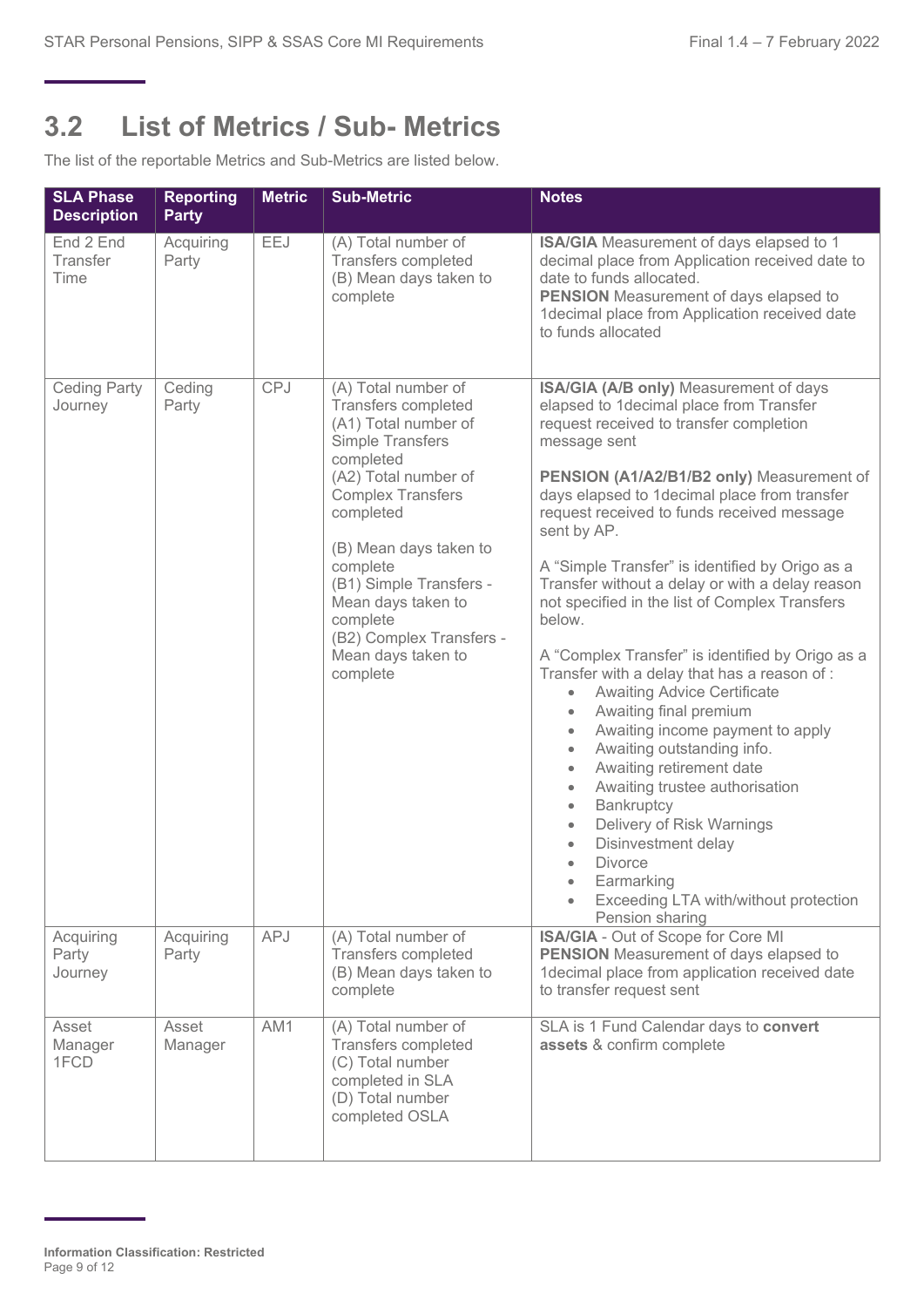| <b>SLA Phase</b><br><b>Description</b> | <b>Reporting</b><br><b>Party</b> | <b>Metric</b>   | Sub-Metric                                                                                                                            | <b>Notes</b>                                                            |
|----------------------------------------|----------------------------------|-----------------|---------------------------------------------------------------------------------------------------------------------------------------|-------------------------------------------------------------------------|
| Asset<br>Manager<br>2FCD               | Asset<br>Manager                 | AM <sub>2</sub> | (A) Total number of<br><b>Transfers completed</b><br>(C) Total number<br>completed in SLA<br>(D) Total number<br>completed Out of SLA | SLA is 2 Fund Calendar days to Re-register<br>assets & confirm complete |

### <span id="page-9-0"></span>**3.3 Reporting File Layout Examples**

Files can be submitted in both .csv and Excel, you can submit your file in either file type, but it must always have a header. You can submit multiple brands and multiple company data within the one file there is no limit, you can of course submit separate files if you prefer.

#### **3.3.1 Example 1**

This example is showing a full electronic submission for an organisation reporting a single brand for the Personal Pensions/SIPP and SSAS SLA Product Group only.

| .csv                                                                                                                                                                                                                                                                                                                                                                                                                                                                                | Excel                                                 |                                                                      |                                                                                                              |                                                                                                                         |                                                                                                                 |                                                                                                  |                                                                |  |
|-------------------------------------------------------------------------------------------------------------------------------------------------------------------------------------------------------------------------------------------------------------------------------------------------------------------------------------------------------------------------------------------------------------------------------------------------------------------------------------|-------------------------------------------------------|----------------------------------------------------------------------|--------------------------------------------------------------------------------------------------------------|-------------------------------------------------------------------------------------------------------------------------|-----------------------------------------------------------------------------------------------------------------|--------------------------------------------------------------------------------------------------|----------------------------------------------------------------|--|
| Group<br>Group, Month, Year, Brand, Product, Metric, Sub Metric, Value<br>S0111<br>S0109.01.2021.S0109x01.PSS.EEJ.A.200<br>S0111<br>S0109.01.2021.S0109x01.PSS.EEJ.B.10.5<br>S0111<br>S0111<br>S0109.01.2021.S0109x01.PSS.CPJ.A1.150<br>S0111<br>S0109.01.2021.S0109x01.PSS.CPJ.B1.8.5<br>S0111<br>S0111<br>S0109.01.2021.S0109x01.PSS.CPJ.A2.15<br>S0111<br>S0109.01.2021.S0109x01.PSS.CPJ.B2.10.2<br>S0109.01.2021.S0109x01.PSS.APJ.A.200<br>S0109,01,2021,S0109x01,PSS,APJ,B,5.2 | Month<br>01<br>01<br>01<br>01<br>01<br>01<br>01<br>01 | Year<br>2021<br>2021<br>2021<br>2021<br>2021<br>2021<br>2021<br>2021 | <b>Brand</b><br>S0111x01<br>S0111x01<br>S0111x01<br>S0111x01<br>S0111x01<br>S0111x01<br>S0111x01<br>S0111x01 | Product<br><b>PSS</b><br><b>PSS</b><br><b>PSS</b><br><b>PSS</b><br><b>PSS</b><br><b>PSS</b><br><b>PSS</b><br><b>PSS</b> | <b>Metric</b><br>EEJ<br>EEJ<br><b>CPJ</b><br><b>CPJ</b><br><b>CPJ</b><br><b>CPJ</b><br><b>APJ</b><br><b>APJ</b> | Sub<br>Metric<br>A<br>B<br>A <sub>1</sub><br><b>B1</b><br>A2<br><b>B2</b><br>$\overline{A}$<br>B | Value<br>200<br>10.5<br>150<br>8.5<br>15<br>10.2<br>200<br>5.2 |  |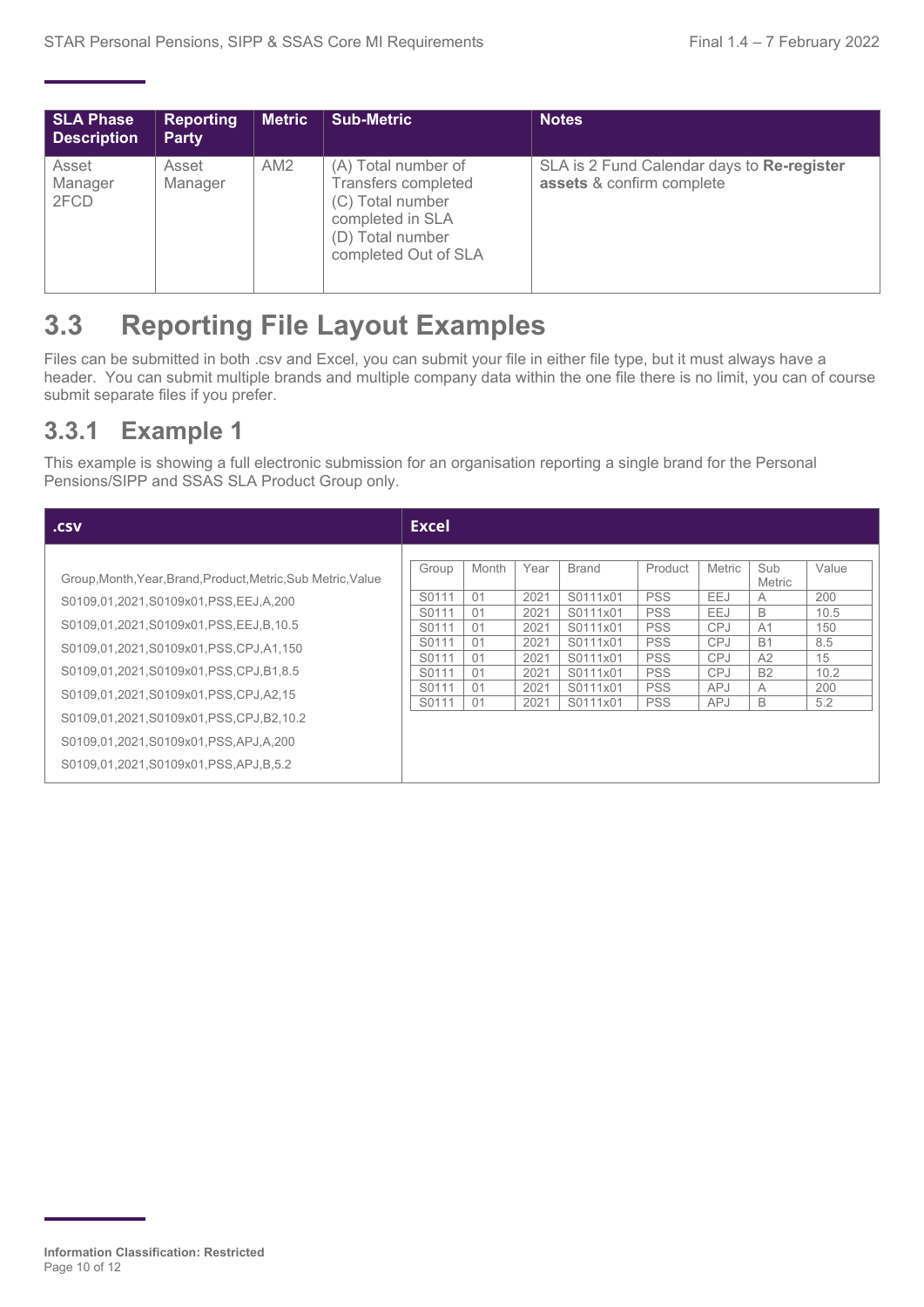#### **3.3.2 Example 2**

This example is showing a full electronic submission for an organisation reporting for multiple brands that operate as **Ceding Parties** only in the Personal Pensions/SIPP and SSAS Product Group only.

| Group, Month, Year, Brand, Product, Metric, Sub Metric, Value<br>Group<br>S0111,01,2021,S0111x01,PSS,CPJ,A1,200<br>S0111<br>S0111,01,2021,S0111x01,PSS,CPJ,B1,10.5<br>S0111<br>S0111,01,2021,S0111x01,PSS,CPJ,A2,20<br>S0111<br>S0111,01,2021,S0111x01,PSS,CPJ,B2,18.5<br>S0111<br>S0111,01,2021,S0111x02,PSS,CPJ,A1,150<br>S0111<br>S0111<br>S0111,01,2021,S0111x02,PSS,CPJ,B1,8.5<br>S0111<br>S0111,01,2021,S0111x02,PSS,CPJ,A2,10<br>S0111<br>S0111,01,2021,S0111x02,PSS,CPJ,B2,16.0<br>S0111<br>S0111,01,2021,S0111x03,PSS,CPJ,A1,200<br>S0111<br>S0111,01,2021,S0111x03,PSS,CPJ,B1,5.2<br>S0111<br>S0111<br>S0111,01,2021,S0111x03,PSS,CPJ,A2,20<br>S0111,01,2021,S0111x03,PSS,CPJ,B2,9.1 | Month<br>01<br>01<br>01<br>01<br>01<br>01<br>01<br>01<br>01<br>01<br>01<br>01 | Year<br>2021<br>2021<br>2021<br>2021<br>2021<br>2021<br>2021<br>2021<br>2021<br>2021<br>2021<br>2021 | <b>Brand</b><br>S0111x01<br>S0111x01<br>S0111x01<br>S0111x01<br>S0111x02<br>S0111x02<br>S0111x02<br>S0111x02<br>S0111x03<br>S0111x03<br>S0111x03<br>S0111x03 | Product<br><b>PSS</b><br><b>PSS</b><br><b>PSS</b><br><b>PSS</b><br><b>PSS</b><br><b>PSS</b><br><b>PSS</b><br><b>PSS</b><br><b>PSS</b><br><b>PSS</b><br><b>PSS</b><br><b>PSS</b> | <b>Metric</b><br><b>CPJ</b><br><b>CPJ</b><br><b>CPJ</b><br><b>CPJ</b><br><b>CPJ</b><br><b>CPJ</b><br><b>CPJ</b><br><b>CPJ</b><br><b>CPJ</b><br><b>CPJ</b><br><b>CPJ</b><br><b>CPJ</b> | Sub<br>Metric<br>A <sub>1</sub><br><b>B1</b><br>A2<br><b>B2</b><br>A <sub>1</sub><br><b>B1</b><br>A2<br><b>B2</b><br>A <sub>1</sub><br><b>B1</b><br>A2<br><b>B2</b> | Value<br>200<br>10.5<br>20<br>18.5<br>150<br>8.5<br>10<br>16.0<br>200<br>5.2<br>20<br>9.1 |
|------------------------------------------------------------------------------------------------------------------------------------------------------------------------------------------------------------------------------------------------------------------------------------------------------------------------------------------------------------------------------------------------------------------------------------------------------------------------------------------------------------------------------------------------------------------------------------------------------------------------------------------------------------------------------------------------|-------------------------------------------------------------------------------|------------------------------------------------------------------------------------------------------|--------------------------------------------------------------------------------------------------------------------------------------------------------------|---------------------------------------------------------------------------------------------------------------------------------------------------------------------------------|---------------------------------------------------------------------------------------------------------------------------------------------------------------------------------------|---------------------------------------------------------------------------------------------------------------------------------------------------------------------|-------------------------------------------------------------------------------------------|

#### **3.3.3 Example 3**

This example is showing a full electronic submission for an organisation reporting a single brand for the multiple SLA Product Groups.

| .csv                                                          |       |       |      |              |            |            |                      |       |
|---------------------------------------------------------------|-------|-------|------|--------------|------------|------------|----------------------|-------|
| Group, Month, Year, Brand, Product, Metric, Sub Metric, Value |       |       |      |              |            |            |                      |       |
| S0203,01,2021,S0203w01,OCP,EEJ,A,200                          | Group | Month | Year | <b>Brand</b> | Product    | Metric     | Sub<br><b>Metric</b> | Value |
| S0203,01,2021,S0203w01,OCP,EEJ,B,10.5                         | S0203 | 01    | 2021 | S0203w01     | OCP        | EEJ        | А                    | 200   |
| S0203,01,2021,S0203w01,OCP,CPJ,A1,150                         | S0203 | 01    | 2021 | S0203w01     | OCP        | EEJ        | B                    | 10.5  |
| S0203,01,2021,S0203w01,OCP,CPJ,B1,8.5                         | S0203 | 01    | 2021 | S0203w01     | OCP        | <b>CPJ</b> | A <sub>1</sub>       | 150   |
| S0203,01,2021,S0203w01,OCP,CPJ,A2,55                          | S0203 | 01    | 2021 | S0203w01     | <b>OCP</b> | CPJ        | <b>B1</b>            | 8.5   |
| S0203,01,2021,S0203w01,OCP,CPJ,B2,11.5                        | S0203 | 01    | 2021 | S0203w01     | OCP        | CPJ        | A2                   | 55    |
| S0203,01,2021,S0203w01,OCP,APJ,A,200                          | S0203 | 01    | 2021 | S0203w01     | <b>OCP</b> | <b>CPJ</b> | <b>B2</b>            | 11.5  |
|                                                               | S0203 | 01    | 2021 | S0203w01     | <b>OCP</b> | <b>APJ</b> | A                    | 200   |
| S0203.01.2021.S0203w01.OCP.APJ.B.5.2                          | S0203 | 01    | 2021 | S0203w01     | OCP        | <b>APJ</b> | B                    | 5.2   |
| S0203.01.2021.S0203x01.PSS.EEJ.A.200                          | S0203 | 01    | 2021 | S0203x01     | <b>PSS</b> | EEJ        | A                    | 200   |
| S0203,01,2021,S0203x01,PSS,EEJ,B,10.5                         | S0203 | 01    | 2021 | S0203x01     | <b>PSS</b> | EEJ        | B                    | 10.5  |
| S0203.01.2021.S0203x01.PSS.CPJ.A1.11                          | S0203 | 01    | 2021 | S0203x01     | <b>PSS</b> | <b>CPJ</b> | A <sub>1</sub>       | 150   |
| S0203,01,2021,S0203x01,PSS,CPJ,B1,11.1                        | S0203 | 01    | 2021 | S0203x01     | <b>PSS</b> | CPJ        | <b>B1</b>            | 8.5   |
|                                                               | S0203 | 01    | 2021 | S0203x01     | <b>PSS</b> | <b>CPJ</b> | A2                   | 11    |
| S0203,01,2021,S0203x01,PSS,APJ,A,200                          | S0203 | 01    | 2021 | S0203x01     | <b>PSS</b> | CPJ        | <b>B2</b>            | 11.1  |
| S0203,01,2021,S0203x01,PSS,APJ,B,5.2                          | S0203 | 01    | 2021 | S0203x01     | <b>PSS</b> | <b>APJ</b> | A                    | 200   |
| S0203,01,2021,S0203z01, ISA, EEJ, A, 200                      | S0203 | 01    | 2021 | S0203x01     | <b>PSS</b> | <b>APJ</b> | B                    | 5.2   |
| S0203,01,2021,S0203z01,ISA,EEJ,B,10.5                         | S0203 | 01    | 2021 | S0203z01     | <b>ISA</b> | <b>EEJ</b> | A                    | 200   |
| S0203,01,2021,S0203z01,ISA,CPJ,A,150                          | S0203 | 01    | 2021 | S0203z01     | <b>ISA</b> | EEJ        | B                    | 10.5  |
| S0203,01,2021,S0203z01,ISA,CPJ,B,8.5                          | S0203 | 01    | 2021 | S0203z01     | <b>ISA</b> | CPJ        | A                    | 150   |
|                                                               | S0203 | 01    | 2021 | S0203z01     | <b>ISA</b> | CPJ        | B                    | 8.5   |
| S0203,01,2021,S0203y01,GIA,EEJ,A,200                          | S0203 | 01    | 2021 | S0203y01     | <b>GIA</b> | EEJ        | Α                    | 200   |
| S0203,01,2021,S0203y01,GIA,EEJ,B,10.5                         | S0203 | 01    | 2021 | S0203y01     | <b>GIA</b> | EEJ        | B                    | 10.5  |
| S0203,01,2021,S0203y01,GIA,CPJ,A,150                          | S0203 | 01    | 2021 | S0203y01     | <b>GIA</b> | <b>CPJ</b> | Α                    | 150   |
| S0203,01,2021,S0203y01,GIA,CPJ,B,8.5                          | S0203 | 01    | 2021 | S0203y01     | GIA        | <b>CPJ</b> | B                    | 8.5   |